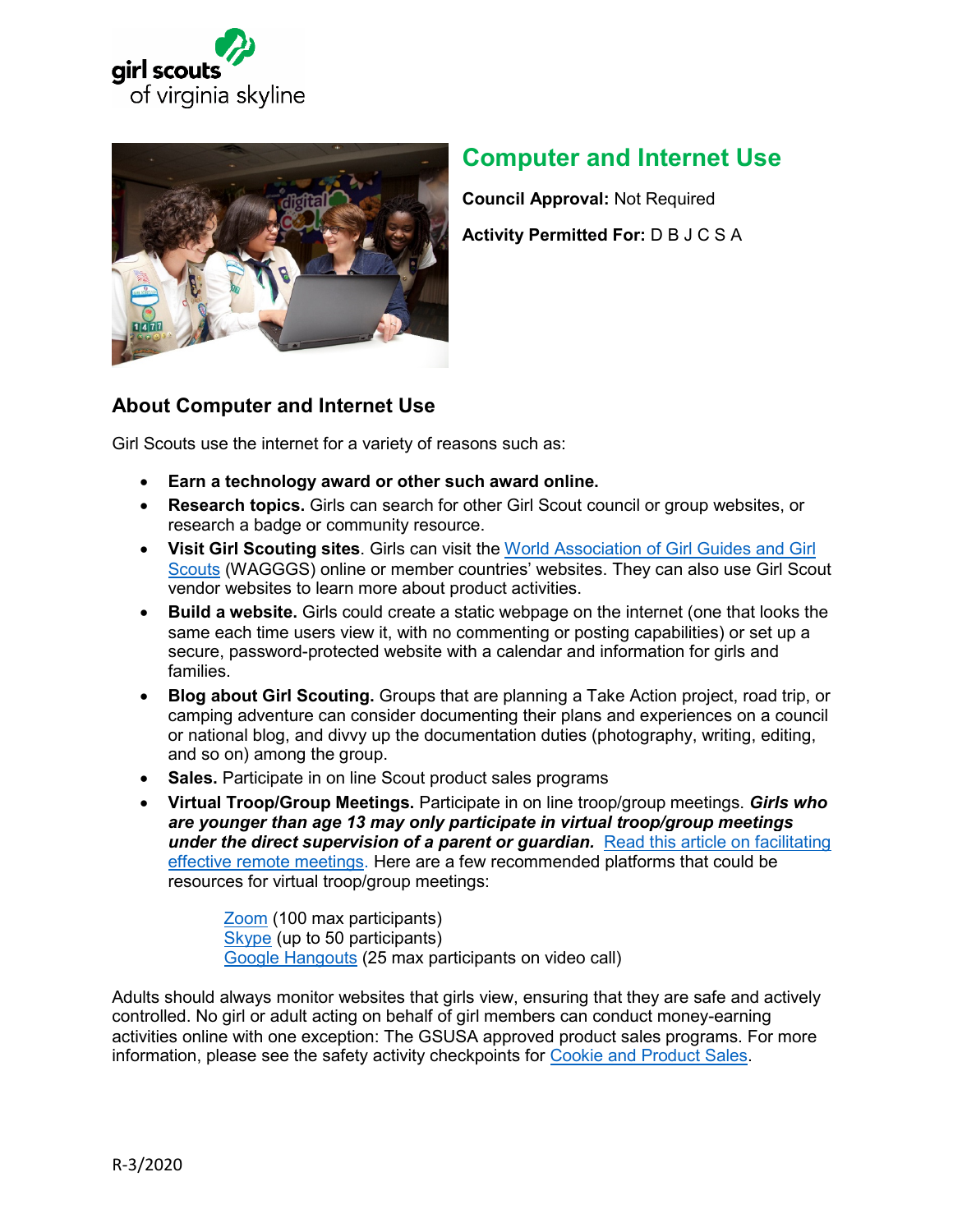Most girls will go online from their home computers, and older girls may access the internet on their mobile phones. For girls who cannot go online from home, check with your Girl Scout council for suggestions on sites where computers are available for use.

When planning a group learning session, identify locations—such a library, a Girl Scout program center, a school or college computer lab, a computer rental store with training facility, or a museum—that provides group members with opportunities to use computers and to access the internet.

### **Learn More:**

- [Girl Scouts of the USA](http://www.girlscouts.org/)
- [Go Girls Only](http://www.girlscouts.org/en/for-girls.html)(for girls in grades 1–6)
- [Stop, Think, Connect](http://forgirls.girlscouts.org/wp-content/uploads/2012/08/STCResourceforKids.pdf)

### **Safety Activity Checkpoints**

- **Copy and distribute the Girl Scout Internet Safety Pledge**. This is available at the end of this chapter. All girls, as well as their parents/guardians, must read, agree to, and abide by the Girl Scout Internet Safety Pledge when going online.
- **Ensure girls' safety in website design.** Girls must understand that the internet is an open means of communication that anyone can access. As such, websites will often attract people other than their intended users. It is therefore imperative that any information that could jeopardize the safety and security of girls and adults not be disclosed on a website. The following measures help to ensure girls' safety while online:
	- Use only first names, and never last names.
	- Never post addresses, phone numbers, or email addresses of girls.
	- Always have a parent or guardian's permission when using pictures of girls on a website. This is important for all girls, and special regulations apply for children younger than 13 years of age.
	- Do not post addresses of group meeting places or dates and times of meetings, events, or trips. Instead, an adult who wishes to communicate about upcoming events with families of Girl Scouts should send an email to the families.
	- Do not allow automatic posting of messages to a website. All postings on sites such as message boards or guest books should have adult oversight and be screened prior to posting live.
	- Ensure that websites do not show personal email addresses of girls, but use a troop or group email or an adult's email address.
- □ **Be aware of shared content.** When linking to other websites from your site, make sure site contents are in keeping with Girl Scout principles and activities. Avoid linking to commercial sites selling merchandise to avoid implied Girl Scout endorsement of the products they offer. Instead, seek out sites that support girls' participation in Girl Scouting. These sites should be tasteful and program-level appropriate. They should show diversity; be beneficial to girls, adults, and families; and be consistent with the mission of Girl Scouting. As a courtesy, consider emailing the site's webmaster for permission to link to the site.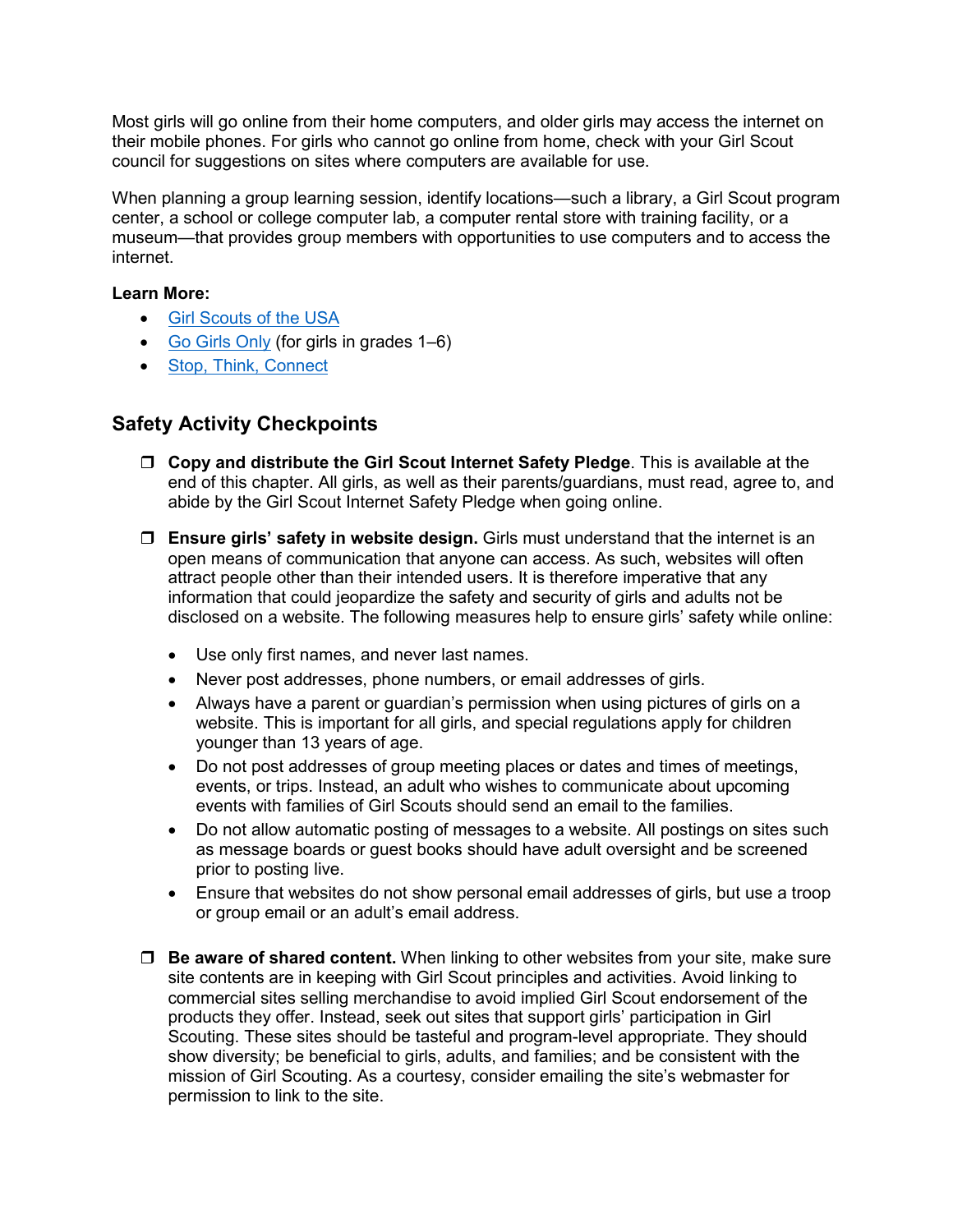Use similar criteria to determine which sites you support linking to your group's website.

 **Respect copyrighted material.** The basic principle is, if it's not yours, don't use it. A group's website may not use copyrighted designs, text, graphics, or trademarked symbols without specific permission from the copyright or trademark holder.

Girls may use trademarks owned by GSUSA, which include the trefoil shape; Girl Scout Daisy pin and Girl Scout Brownie pin; contemporary and traditional Girl Scout pins; the words Girl Scout Daisy, Girl Scout Brownie, Girl Scout Junior, Girl Scout Cadette, Girl Scout Senior, Girl Scout Ambassador, Girl Scouting, Girl Scouts, and Girl Scout Cookies; Girl Scout Brownie Try-Its, Girl Scout Junior badges, and all Girl Scout Cadette and Ambassador interest project awards, names, and symbols; and all Girl Scout Journey insignia. Information on the use of GSUSA trademarks can be found on the [national website](http://www.girlscouts.org/) under Girl Scout Central: Graphics Gallery, and under [Terms and](http://www.girlscouts.org/en/help/help/terms-and-conditions.html)  [Conditions](http://www.girlscouts.org/en/help/help/terms-and-conditions.html) on the footer of each page of the national site.

Keep in mind that Girl Scout trademarks can be used only in accordance with guidelines for their use. The Girl Scout Trefoil, for example, may not be animated or used as wallpaper for a website. Check with your council's website for complete graphic guidelines and approval information.

Note, too, that some names (such as commercial products and cartoon characters) are trademarked and cannot be incorporated on most websites. Permission is also required from the author or publisher for the use of videos and music on websites—so don't post words from copyrighted songs, poems, or books, as permission must be granted from the record label, publisher, artist, poet, or author, and is nearly impossible to obtain.

A troop/group social networking site may be set up by groups whose girls are at least 13 years old and who have obtained parental permission to do so. In addition, all social networking sites (such as Facebook and Twitter) must be approved by the council and must meet age limits set by the provider—usually 13 years old and older in most cases, which is in accordance with the United States Child Online Privacy and Protection Act (COPPA) and the Child Online Protection Act (COPA).

Any appearance in a Girl Scout–related online video or picture requires permission from each girl's parent or guardian, using the GSUSA girl/adult permission form. These completed forms should be held by the adult and/or council.

Girls may only post about their participation in Girl Scout programs on social media sites that allow them to restrict access to friends and family, such as Facebook, and not to social media sites open to anyone, such as Craigslist or eBay.

Girls should only share links to their Girl Scout program sites with family, friends, and others they know firsthand.

As part of Girl Scout programs, girls may create their own unique websites to market and sell Girl Scout products. For example with the Digital Cookie platform, girls are able to take and track orders, set sales goals, and show how they will use the proceeds from cookie sales to support Girl Scout activities. Girls upload videos to their websites to help market the Girl Scout Cookie sale. To keep girls safe when they use their own websites, keep in mind: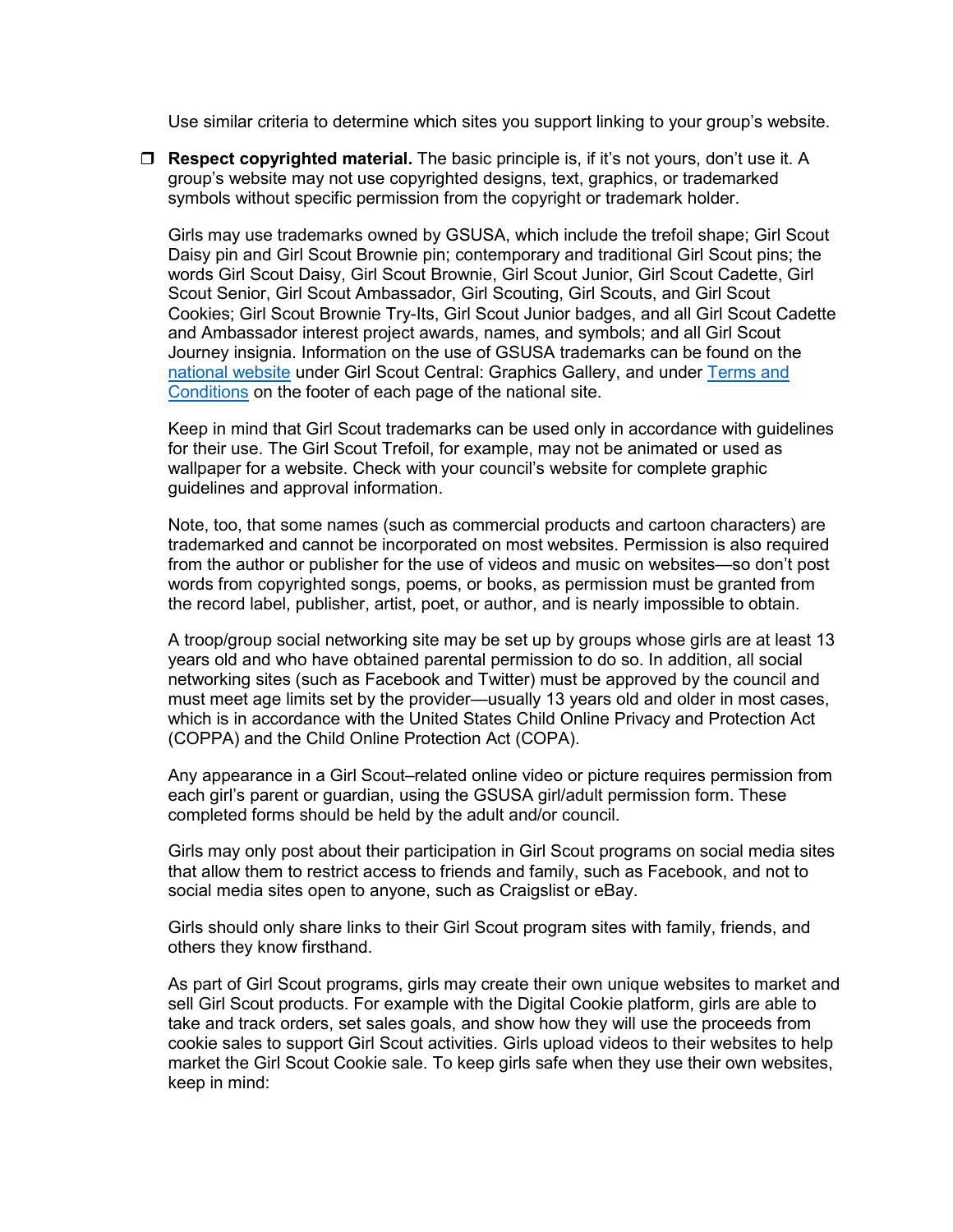- $\Box$  Parents/guardians must review and approve a girl's website before it goes live.
- $\Box$  For girls under 13 years old, a parent or guardian must manage the girl's website and be responsible for all content, communication, and information posted.
- $\Box$  Parents/guardians must review and approve any pictures and videos before they are posted to a girl's Digital Cookie website. If the girl is under 13 years old, a parent or guardian must personally post the pictures and videos to the girl's website themselves—girls under 13 are not permitted to do this.